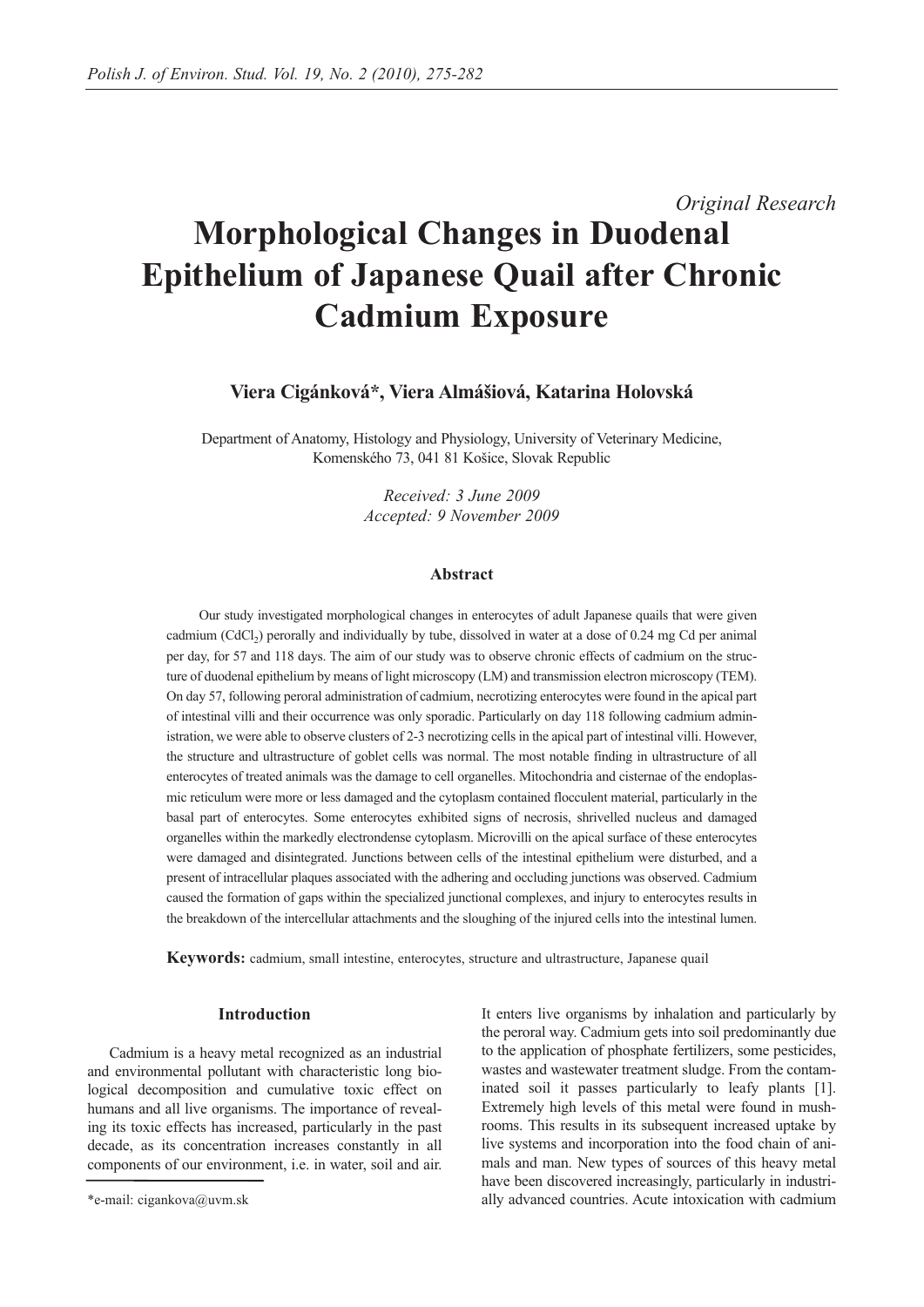is rare, more frequently we observe its chronic cumulative effect on organisms resulting frequently in metabolic disorders and, subsequently, to pathological changes some organs [2].

Cadmium can damage a number of organs, including the gastrointestinal tract. When taken up perorally, it is only little absorbed in the mouth cavity and the stomach [3]. However, it is absorbed well in the intestine, particularly in the duodenum and less in the jejunum and ileum [4-6]. Thus the intestinal single-layered epithelium is the first barrier against absorption of cadmium.

The mechanism of absorption of Cd in the gastrointestinal tract is still unknown. Cellular injury induced by Cd is dependent on a number of factors, including dose, route of exposure, and duration of exposure. However, its absorption is affected by a number of factors, particularly the presence or deficiency of certain compounds in the feed. Intestinal absorption of cadmium rapidly increases iron depletion, resulting in expression of divalent metal transporters (DMT1). Enterocytes have been shown to be present in the luminal plasma membrane. These divalent transporters of metals are non–specific transporters as they may transport not only iron but also other metals [6-8]. Although the specific mechanism(s) involved in the absorptive transport of Cd is/are not known presently, there is a growing body of evidence indicating that DMT1 likely plays a key role in transporting Cd into enterocytes. DMT1 is a proton-coupled, membrane potential-sensitive transport protein that is capable of transporting a number of divalent cations. The level of expression of this transporter decreases along the length of the intestinal tract, with the highest levels expressed in the proximal duodenum and the lowest levels expressed toward the distal colon. According to Min et al., [9] essential metals can affect the metabolism of nonessential metals. It has been suggested that Fe deficiency increases intestinal absorption of Cd via DMT1. They studied the effect of nutritional status of Ca, Cu, Mg, Zn, and Fe that is most often ingested by humans at levels below recommended dietary allowances on tissue accumulation of orally administered Cd. Hepatic Cd accumulation was significantly increased after oral Cd administration in all essential metals deficient diets mice, but not in any essential metals-supplemented mice. These results suggested that DMT1 is not the sole transporter of Cd, and that Cd is absorbed and accumulated through multiple pathways. Therefore, essential metals nutritional status is a risk factor for increasing hepatic accumulation of ingested Cd.

According Zalups and Ahmad [10] one of the potential mechanisms in the uptake of Cd by enterocytes is endocytosis of proteins, including metallothionein (MT), to which Cd is bound. However, there is very little information about the role of endocytosis in the luminal uptake of Cd by enterocytes. Following ingestion of a protein-containing meal, oligopeptides and amino acids are formed in the lumen of the small intestine by pancreatic enzymes and enzymes localized on the luminal plasma membrane on enterocytes. Amino acid and oligopeptide transport may be involved in the absorptive transport of Cysteine-S-conjugates of Cd along the small intestine. When Cd binds to DMT1, through some form of ionic homology or "mimicry", it is transported into the cytosolic compartment of enterocytes. Recent findings indicate that the luminal uptake of Cd can also occur through one of the luminal transporters of zinc – ZTL1. It is also possible that some forms of Cd may "leak" from the luminal compartment into the basolateral compartment through the relatively leaky junctional complexes between adjacent enterocytes. Intercellular leak of Cd is also likely to occur when enterocytes begin to become intoxicated by Cd. As the intracellular pool of Cd accumulates within the enterocytes, this pool can interact with various intracellular components and compartments within the cells. Some of the Cd ions induce the transcription of the genes for metallotionein (MT). Increases in the cellular content of MT protein result from the translation of the increased amounts of mRNA for MT that is induced following exposure to Cd. The induced MT protein serves as a sink to bind some of the intracellular Cd, which results in increased retention of Cd within the enterocytes. If the intracellular pool of exchange Cd increases beyond what the protective elements inside the enterocyte can handle, oxidative stress is induced, which in turn can alter mitochondrial respiratory activity and lead to lipid peroxidation in the plasma membrane and other perturbations in cellular metabolism. All of these effects lead to the induction of cell death by either necrosis or apoptosis.

Foulkes and colleagues [11-13] have proposed a twostep process for the absorptive movement of Cd ions from the intestinal lumen into enterocytes. Using everted sacs formed from portions of the jejunum, they showed that the absorption of Cd into enterocytes was preceded by the movement of Cd ions into a compartment that was accessible to chelators, but was insensible to temperature. The Cd associated with this compartment likely represented nonspecific binding of Cd to the luminal plasma membrane. The second step in the absorptive process appeared to involve the slower movement of Cd into a temperature-sensitive compartment that was not accessible to chelators. This second step likely represented the actual movement or transport of Cd across the luminal plasma membrane into the enterocytes.

The high accumulation of Cd in different target organs has often been associated with high metallothionein (MT) concentrations found in this organ [14]. Metallothionein are low molecular weight intracellular proteins that are characterized by their inducibity upon exposure to heavy metals, and their extremely high cysteine residue content and metalbinding activity. They are also antioxidant proteins induced in cells under oxidative stress conditions. MT that is induced in enterocytes plays an important role in the retention of Cd within the mucosa of the small intestine after the ingestion of Cd [15]. Retention of Cd by enterocytes would reduce the amount of Cd entering into systemic circulation, which in turn would decrease the load of Cd delivered to target organs, such as the kidneys and liver [16].

Cadmium ions exhibit high affinity to sulphydryl groups and thiol anions present in intracellular and extracellular components [17]. Well known is an interaction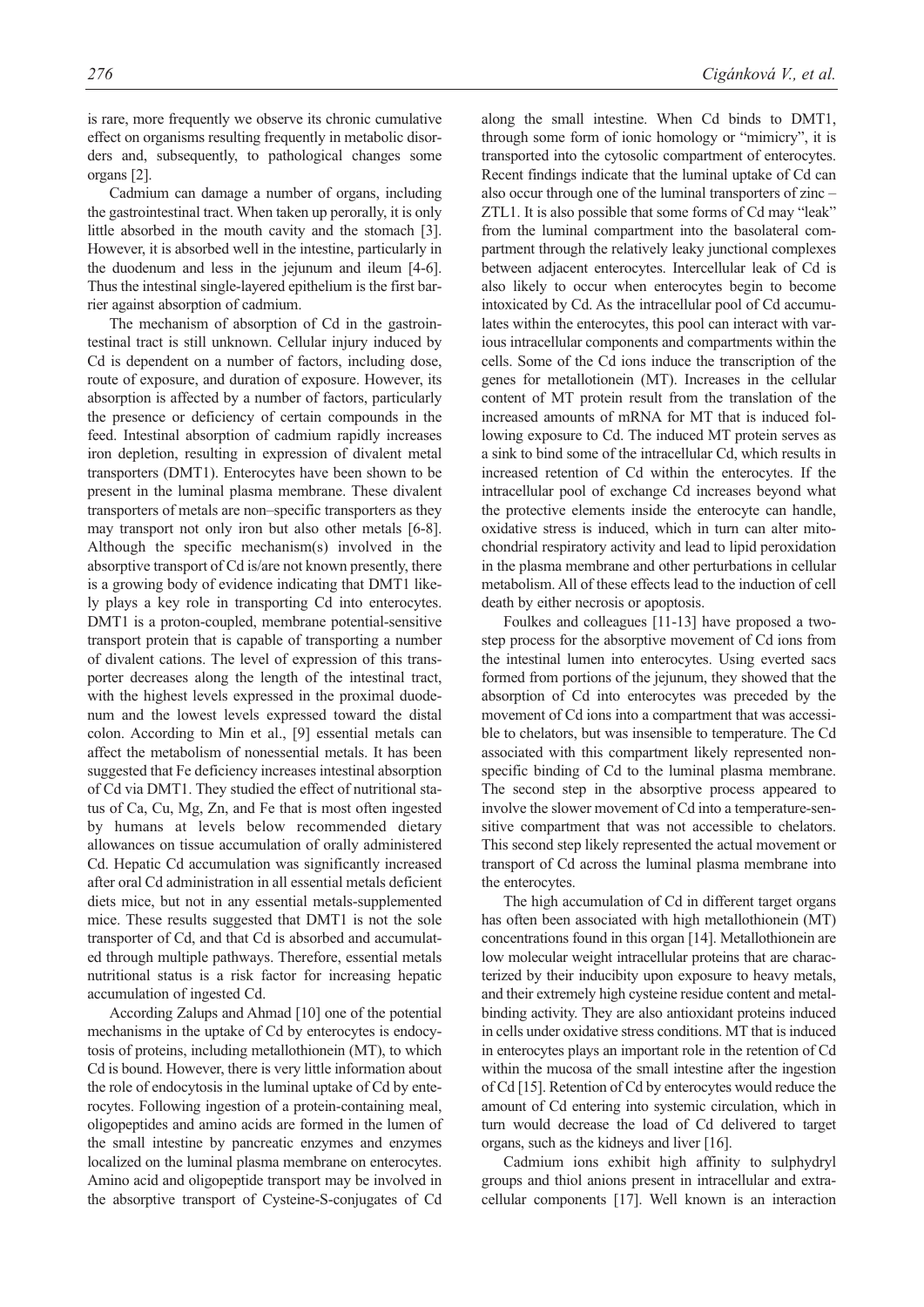| Fed composition       |                                    | Minerals |                                        |                | Vitamins                             |
|-----------------------|------------------------------------|----------|----------------------------------------|----------------|--------------------------------------|
| Metabolizable energy  | $11.5$ MJ $\cdot$ kg <sup>1</sup>  | Ca       | $40.0 \text{ g} \cdot \text{kg}^{-1}$  | А              | $8.000$ IU $\cdot$ kg <sup>1</sup>   |
| Ash                   | $160.0$ g $\cdot$ kg <sup>-1</sup> | P        | $5.0$ $g \cdot kg^{-1}$                | $D_3$          | $1.600$ $IU$ $kg-1$                  |
| Fiber                 | $60.0$ g $\cdot$ kg <sup>-1</sup>  | Na       | $2.3$ g $\cdot$ kg <sup>-1</sup>       | E              | $10 \text{ mg} \cdot \text{kg}^{-1}$ |
| Crude protein         | $153.0$ g $\cdot$ kg <sup>-1</sup> | Zn       | $60.0$ mg $\cdot$ kg <sup>1</sup>      | B <sub>2</sub> | $4$ mg $\cdot$ kg <sup>-1</sup>      |
| Lysine                | $7.0 g \cdot kg^{-1}$              | Mn       | $40.0 \text{ mg} \cdot \text{kg}^{-1}$ | $B_{12}$       | $10 \mu g \cdot kg^{-1}$             |
| Methionine + cysteine | $6.0$ g $\cdot$ kg <sup>1</sup>    | Fe       | $40.0$ mg $\cdot$ kg <sup>1</sup>      |                |                                      |
| Methionine            | $3.5$ g $\cdot$ kg <sup>1</sup>    | Cu       | $4.0$ mg $\cdot$ kg <sup>1</sup>       |                |                                      |
| Linoleic acid         | $15.0 g \cdot kg^{-1}$             |          |                                        |                |                                      |

Table 1. Composition of complete mixed feed HYD-10.

between ions of cadmium and calcium. ATP controls the calcium transport across cytoplasmic membranes and even low concentrations of cadmium are capable of inhibiting calcium transport into intestinal epithelium. Interaction between  $Cd^{2+}$  and  $Ca^{2+}$  on the plasma membrane could lead to reduced Cd influx if both cations were present extracellularly [18]. Theoretically, extracellular calcium would be capable of binding to the same sites to which cadmium was bound. Calcium and cadmium could have an affinity for the same chemical groups on the enterocyte membrane. This property could affect the intestinal absorption of amino acids. Several studies have shown than an important relationship exists between the toxic effects of cadmium and the level of calcium in the diet [19].

The primary sites of cadmium action are biological membranes because cadmium ions react easily with membrane phospholipids. Cadmium can penetrate into the cell and disturb the synthesis of nucleic acids that is the basis of its mutagenic effect, chromosomal aberrations, carcinogenic and teratogenic effects and necrosis. Cadmium is one of the heavy metals showing pronounced immunosuppressive effects [20, 21] and its carcinogenic effects also have been established [22, 23].

The object of this experimental work was to study morphological changes in enterocytes and goblet cells of adult Japanese quails that were given cadmium  $(CdCl<sub>2</sub>)$  perorally and individually by tube, dissolved in water at a dose of 0.24 mg Cd per animal and day, for 57 and 118 days. The aim of our study was to observe chronic effects of cadmium on the structure of duodenal epithelium by means of light microscopy (LM) and transmission electron microscopy (TEM).

# **Experimental Procedures**

#### Animals

This study used 3-week-old male Japanese quails (n=50). After a week of acclimatization, the animals were divided into groups.

The first experiment was conducted on 15 experimental  $(n=15)$  and 10 control  $(n=10)$  quails. The experimental quails were daily administered individually by tube CdCl<sub>2</sub> dissolved in water at a dose of 0.24 mg Cd/head/day for 57 days. The mean weight of control animals was 180.0 g, and experimental animals 172.3 g.

Fifteen experimental quails (n=15) from the second group were administered cadmium for 118 days, and an additional 10 quails (n=10) served as a control. The mean weight of control animals was 169.7 g, and experimental Japanese quails 160.1 g.

The birds were fed complete mixed feed HYD-10, throughout the experiment (Table 1). Feed and water was provided *ad libitum*. The mean consumption of 1 quail was about 40 g feed per day. The composition of the diet was in compliance with the Regulation of the Government of the Slovak Republic No. 440/2006. The maximum allowed limit for Cd concentration in feeds according to the Regulations of the Government of Slovak Republic Nos. 347 and 438/2006 is 0.5 mg/kg at 12% moisture. The Cd content in feed  $(0.007 \text{ mg} \cdot \text{kg}^{-1})$  and water  $(0.001 \text{ mg} \cdot \text{L}^{-1})$ used in the experiment and for watering the birds varied below the limit value. Therefore, the birds were not exposed to an excessive supply of cadmium by feed and water. The Japanese quails were kept in cages under microclimatic conditions favourable for their growth and welfare. The experiments were approved by the local ethical commission and the State Veterinary and Food Agency (ŠVPS SR Č. k. Ro-7879/04-220/3).

After experiments the birds were euthanized with ether, decapitated and samples were withdrawn from the duodenum for light and electron microscopic examination.

# Methods

Excisions for light microscopy (LM) and transmission electron microscopy (TEM) were fixed by immersion in 3% glutaraldehyde for 3 hours and subsequently postfixed in 1% osmium oxide in phosphate buffer (pH 7.4), dehydrated in acetone and propylenoxide and embedded in Durcupan ACM (Fluka). The semithin sections for LM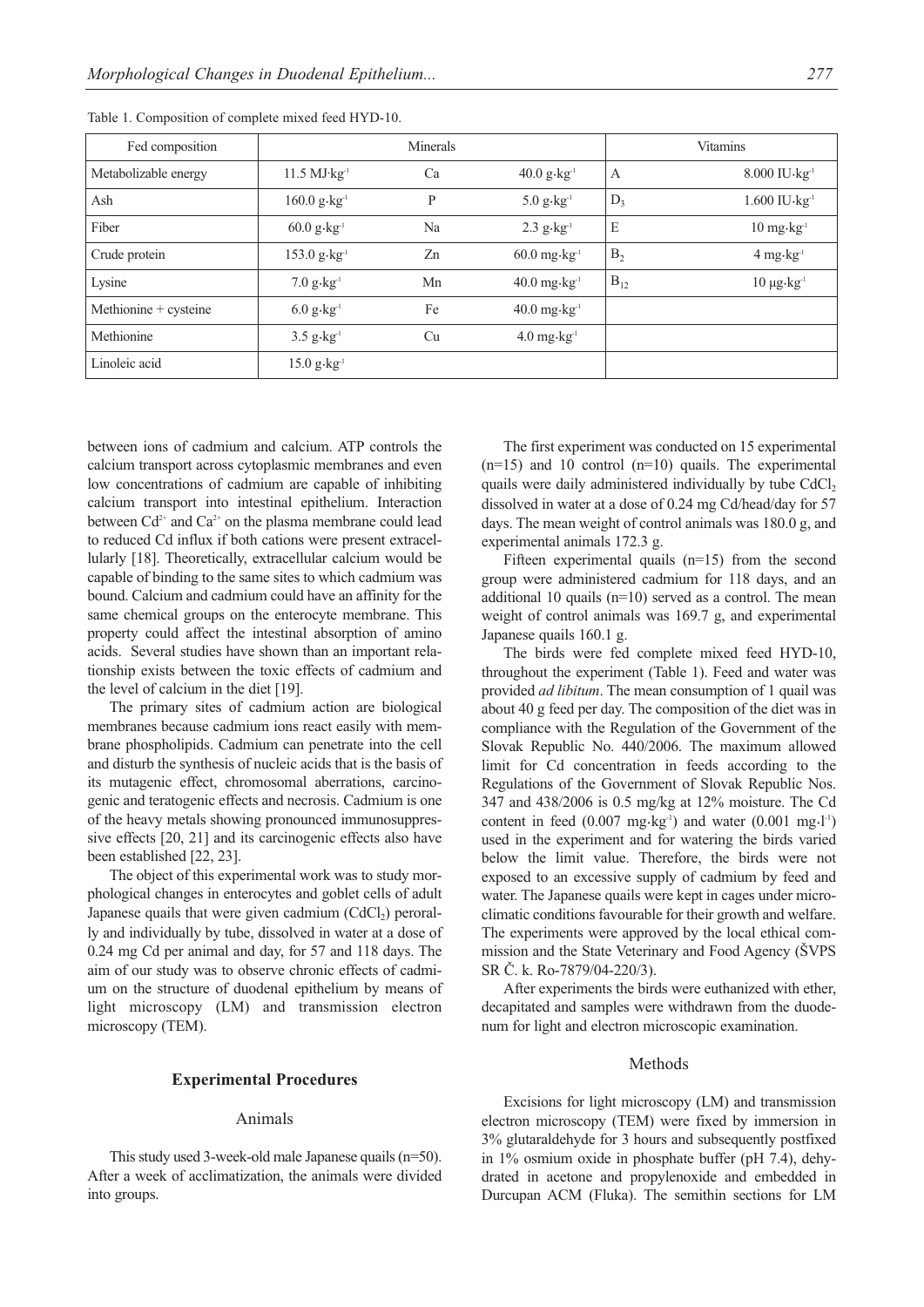were stained with toluidine blue and observed under a Jenamed light microscope. Ultrathin sections for TEM were contrasted with uranyl acetate and lead citrate and examined under a transmission electron microscope (TEM) Tesla BS 500.

#### **Results**

## Light Microscopic Observations

Examination of the duodenal epithelium by light microscopic (LM) of semithin sections from birds exposed to cadmium for 57 days showed no marked morphological changes except for scattered vacuolization of cytoplasm in some enterocytes (Fig. 1). Necrotizing enterocytes were found in the apical part of intestinal villi and their occurrence was only sporadic. The brush border on the surface of enterocytes, consisting of numerous microvilli, was continuous. The structure of mucin-producing goblet cells was normal and they were dispersed relatively evenly throughout the intestinal lining membrane. Endothelial cells in blood vessels and lymph capillaries, observed in the central part of intestinal villi, showed no signs of damage.

Following the 118-day peroral administration of cadmium, brush border on the surface of intestinal villi was disturbed and many intestinal cells showed signs of necrotization (Fig. 2). The presence of flocculent material in enterocyte cytoplasm was observed, particularly in the basal part of the cells.

#### Electron Microscopic Observations

The most notable finding in ultrastructure of all enterocytes of treated animals was the damage to cell organelles.



Fig. 1. Cross-section of an intestinal villus – 57-day peroral administration of cadmium (semithin section, 400 x).  $E$  – enterocytes; mv – microvilli (brush border); v – vacuoles; Gc – goblet cell; lc – lymph capillary; bc – blood capillary.



Fig. 3. Apical part of the enterocytes  $-57$ -day peroral administration of cadmium (electronmicrograph, 10 000 x). mv – microvilli; m – mitochondria; v – vacuoles; asterix – damaged microvilli.



Fig. 2. Cross-section of an intestinal villus – 118-day peroral administration of cadmium (semithin section,  $400 \text{ x}$ ). E – enterocytes; mv – microvilli (brush border); v – vacuoles; asterix – damaged microvilli (brush border); Gc – goblet cell.



Fig. 4. Necrotising enterocyte with electrondense cytoplasm and damaged microvilli – 118-day peroral administration of cadmium (electronmicrograph,  $8000 \text{ x}$ ). E – necrotising enterocyte; asterix – damaged microvilli; Gc - goblet cell; arrows – intercellular junctions.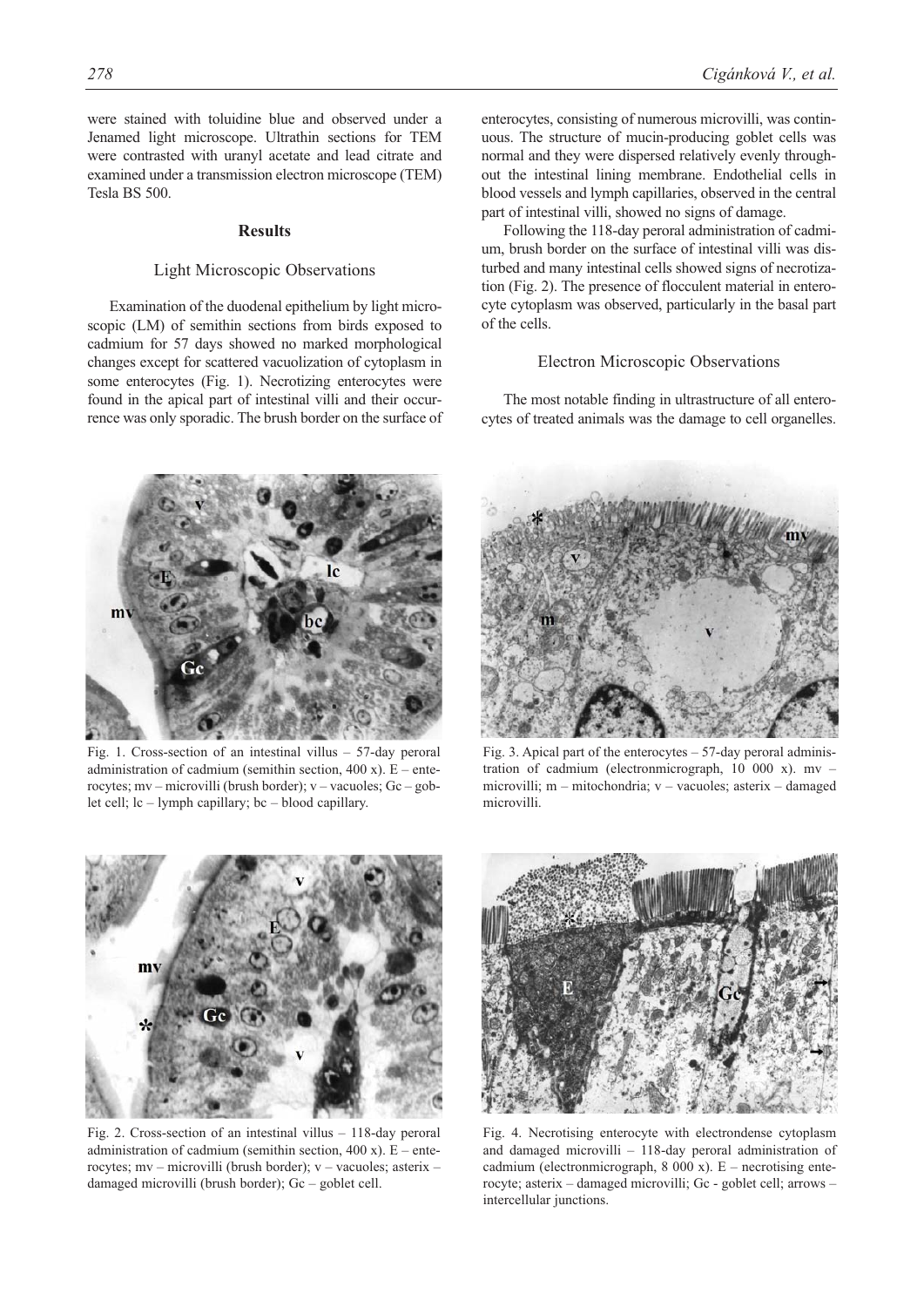Mitochondria and cisternae of the endoplasmic reticulum were more or less damaged in experimental quails from both groups and the cytoplasm, particularly that in the basal part, contained flocculent material (Figs. 3 and 4). Some enterocytes exhibited signs of necrosis, shrivelled nucleus and damaged organelles within the markedly electrondense cytoplasm. Microvilli on the apical surface of these enterocytes were damaged and disintegrated. Junctions between cells of the intestinal epithelium were disturbed. Cadmium caused the formation of gaps within the specialized junctional complexes. Initial disruption of cell-cell junctions coincided with a present of intracellular plaques associated with the adhering and occluding junctions. However, the ultrastructure of goblet cells was normal. In the central part of intestinal villi lymph capillaries with irregular lumen but preserved structure were observed. The blood capillaries were continuous and for birds typical nucleated erythrocytes and liquid with some flocculent material in their lumen was observed (Fig. 5).

#### **Discussion**

Over the last 15 years, birds have been used extensively as monitors for pollutants. They are easy to identify and study, which make them ideal for monitoring [24]. Japanese quails (*Coturnix coturnix japonica*) are kept for egg and meat production. Quails have been used for investigation of physiological processes in the body of the fowl and appear suitable for observation of interactions between essential chemical elements and xenobiotics under in vivo conditions.

However, only a few studies have shown that orally administered cadmium can cause tissue damage in the gastrointestinal tract in birds. Enteropathy of the small intestine after cadmium feeding in Japanese quail has been reported by Richardson et al. [25]. The mechanism of induced damage in the intestinal mucosa due to cadmium administration is still unknown.



Fig. 5. Basal part of enterocytes and blood vessel with erythrocytes – 118-day peroral administration of cadmium (electronmicrograph,  $8,000 \text{ x}$ ). Ec – endothelial cell; e – erythrocytes.

The purpose of this study was to describe structural and ultrastructural changes in the Japanese quail enterocytes and goblet cells after an experimental administration of cadmium chloride. From birds exposed to cadmium for 57 days by light microscopy, necrotizing enterocytes were found in the apical part of intestinal villi; however, their occurrence was only sporadic and indicated physiological replacement of these cells. The life span of enterocytes is relatively short and their replacement depends on functional load. When using electron microscopy, the most notable finding in all treated animals was the presence of damaged mitochondria in the cytoplasm of enterocytes. Other morphological alterations included cell vacuolization, decreased number of cytoplasmic organelles and a decrease in the number of surface microvilli.

On the other hand, in enterocytes of experimental birds exposed to cadmium for 118 days, many enterocytes exhibited signs of necrotization. Ultrastructural analysis showed that the most notable finding in ultrastructure of all enterocytes of treated animals was the damage to cell organelles. Mitochondria and cisternae of the endoplasmic reticulum were damaged. Flocculent material was found in the cytoplasm of damaged enterocytes, particularly in their basal part. We assume that its presence in the cytoplasm of enterocytes may be related to the production of metallothioneine (MT), capable of binding metals and therefore also cadmium, and cumulating them in enterocytes. The cumulated cadmium subsequently damages the cell organelles, particularly mitochondria and cisternae of endoplasmic reticulum. Elsenhans et al. [4] reported that low doses of perorally administered cadmium induce production of intestinal metallothioneine and cadmium-methalothioneine complexes responsible for gradual accumulation of cadmium in kidneys, particularly at chronic intoxications. According to Berzina et al. [26] it is likely that the accumulated cadmium in the intestinal mucosa exceeds the binding capacity of MT, which cannot prevent the induction of lipid peroxidation by ligand-free cadmium. Under these circumstances oxidative damage of intestinal mucosa can compromise the epithelial barrier by inducing premature enterocytes apoptosis and desquamation. Heavy metal induced oxidative stress and changes in physiological processes via free radicals [27].

In this study, microvilli on the apical surface of necrotising enterocytes were damaged and disintegrated, and junctions between cells of the intestinal epithelium were disturbed. The structure of blood and lymph capillaries was not disturbed. We failed to observe any changes in the ultrastructure of endothelial cells and pericytes. The lumen of blood capillaries contained nucleated erythrocytes and liquid with flocculent material. According Druizer et al. [28], cadmium disturbs the connection between cells of the intestinal mucosa, which makes it easier for this metal to pass across the walls of the digestive system. The idea that the vascular endothelium is an important target of Cd toxicity stemmed from an observation by Alsberg and Schwartze (1919) [29] when they reported that acute exposure to subcutaneously administered Cd in rats caused purple discoloration of the testes. Later studies showed that Cd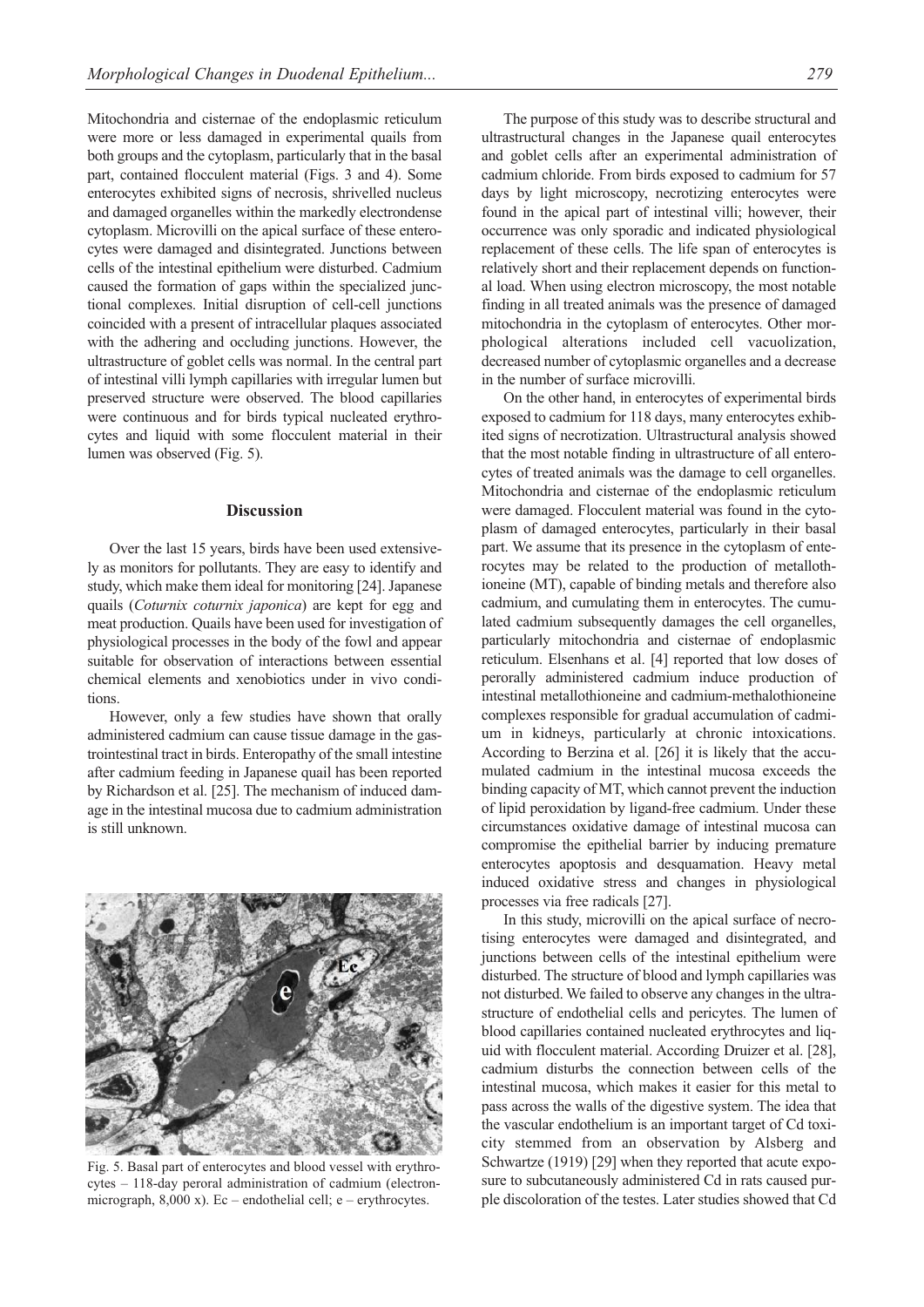produced this effect by causing the breakdown of the junctions between the endothelial cells of the testicular capillaries and venules, resulting in an increase in vascular permeability, followed by edema, hemorrhage, and testicular necrosis. A great deal of morphologic and biochemical evidence indicated that these effects of Cd on microvascular permeability resulted from direct actions of Cd on the endothelial cells in this particular vascular bed. However, this also raised the intriguing question as to why the endothelial cells in the testis were sensitive to this effect of Cd, whereas the endothelial cells in most other vascular beds were not affected [30]. Recent studies have provided new insights into the mechanisms by which metals can influence vascular function. Expression of the ZIP8 metal ion transporter appears to be a key factor contributing to the selective toxicity of Cd in the endothelial cells of organs such as the testes and kidneys. Microvascular effects of Cd involve alterations in the function of the Ca-dependent cell adhesion molecule VE-cadherin (vascular endothelial cadherin). E-cadherin is the dominant cadherin expressed in most epithelial cells. Both are single pass transmembrane proteins that are usually localized at adherens-type cell-cell junctions.

The finding that the cadherins might be targets of Cd toxicity arises from a series of observations by Prozialeck and coworkers [31, 32], who found that exposing cultured renal epithelial to Cd caused the cells to separate from each other. This effect coincided with the loss of E-cadherin from the cell-cell contacts and a reorganization of the actin cytoskeleton. Cd can disrupt junctional complexes between epithelial cells by altering the Ca-dependent, E-cadheri/beta-catenin system that is part of the zonula adherens of the junctional complexes. Disruption of intercellular junctions would clearly provide a path for Cd-MT or other forms of Cd to pass between adjacent enterocytes and enter the lamina propria of the intestinal mucosa.

Ultrastructural analysis showed that cadmium caused the formation of gaps within the zonulae adherens between LLC-PK1 cells (porcine renal epithelial cell line) [33]. This effect increased with time of exposure and paralleled an increase in the space between cells and a change in the shape of the cells from squamous to round. These results indicate that Cd has relatively specific damaging effects on the adhering and occluding junctions, and that these effects may involve the disruption of cytoskeletal actin filaments.

According Prozialeck and Edwards [34] changes in cell adhesion molecule function also appear to play important roles in the signalling cascades and alterations in gene expression that can lead to apoptotic or necrotic death of the injured cells. These junctional complexes are necessary for restriction of permeability, the establishment of epithelial polarity, traffic of membrane proteins to either the apical or the basolateral cell surface and, ultimately, the normal transport of solutes and electrolytes across the enterocytes. Our study provides further evidence in support of this.

Morphological changes in kidney and testes vessels resulting from chronic cadmium exposure have been observed by many investigators, and adverse effects of various xenobiotics were reported [35, 36]. Cadmium passes from the intestine into organs copiously supplied with blood, particularly kidneys and liver, [37-41] but also to reproductive organs of both males and females, resulting in subsequent adverse effects on reproduction and others. During chronic exposure to cadmium, the kidneys are usually the most critically affected organs. The metal accumulates in renal cortex and leads to renal tubular dysfunction. Increased apoptosis was seen in the proximal tubules epithelium, and degeneration of the endothelial cells in peritubular capillaries was increased [41]. The injury affects the main resorptive part (proximal convoluted tubules) and partially the filtering part (glomeruli) of the nephron [42, 43]. There are also various effects on reproduction that cause follicular atresia [44], degenerative alterations in testes, and decreases in spermatozoa motility [45-47].

# **Conclusions**

Our study investigated the chronic effects of cadmium on structure and ultrastructure of duodenal epithelium of Japanese quail. We observed an adverse effect of cadmium on enterocytes which showed more or less intensive damage and, for some of them, even necrosis or apoptosis. However, the structure and ultrastructure of goblet cells was normal, and they were interspersed between the absorptive cells-enterocytes. Particularly on day 118 following peroral administration of cadmium, we were able to observe clusters of 2-3 necrotizing cells in the apical part of intestinal villi. Damage to brush border on the surface of intestinal villi and the presence of flocculent material in enterocyte cytoplasm was observed. A very important finding of this study is that cadmium caused the formation of gaps within the specialized junctional complexes. Junctions between cells of the intestinal epithelium were disturbed. Initial disruption of cell-cell junctions coincided with the presence of intracellular plaques associated with the adhering and occluding junctions. The sloughing of the injured cells into the intestinal lumen was observed.

The mechanism of absorption of Cd in the enterocytes is still unknown, and we believe this initial study may provide for further more detailed studies of the chronic effects of cadmium on the structure and ultrastructure of duodenal epithelium cells.

## **References**

- 1. BARANOWSKA I., SROGI K., WLOCHOWICZ A., SZCZEPANIK K. Determination of heavy metal contents in samples of medicinal herbs. Polish J. Environ. Stud. **11**, 467, **2002**.
- 2. HUGHES M. R., SMITS J. E., ELLIOT J. E., BENNETT D. C. Morphological and pathological effects of cadmium ingestion on Peking ducks exposed to saline. J. Toxicol. Environ. Health, A61, 591, **2000**.
- 3. EWERS U., SCHLIPKÖTER H. W. Chronic toxicity of metals and metal compounds. In: MERIAN E.: Metals and their compounds in the environment. Weinheim: VCH, pp. 591-603, **1991**.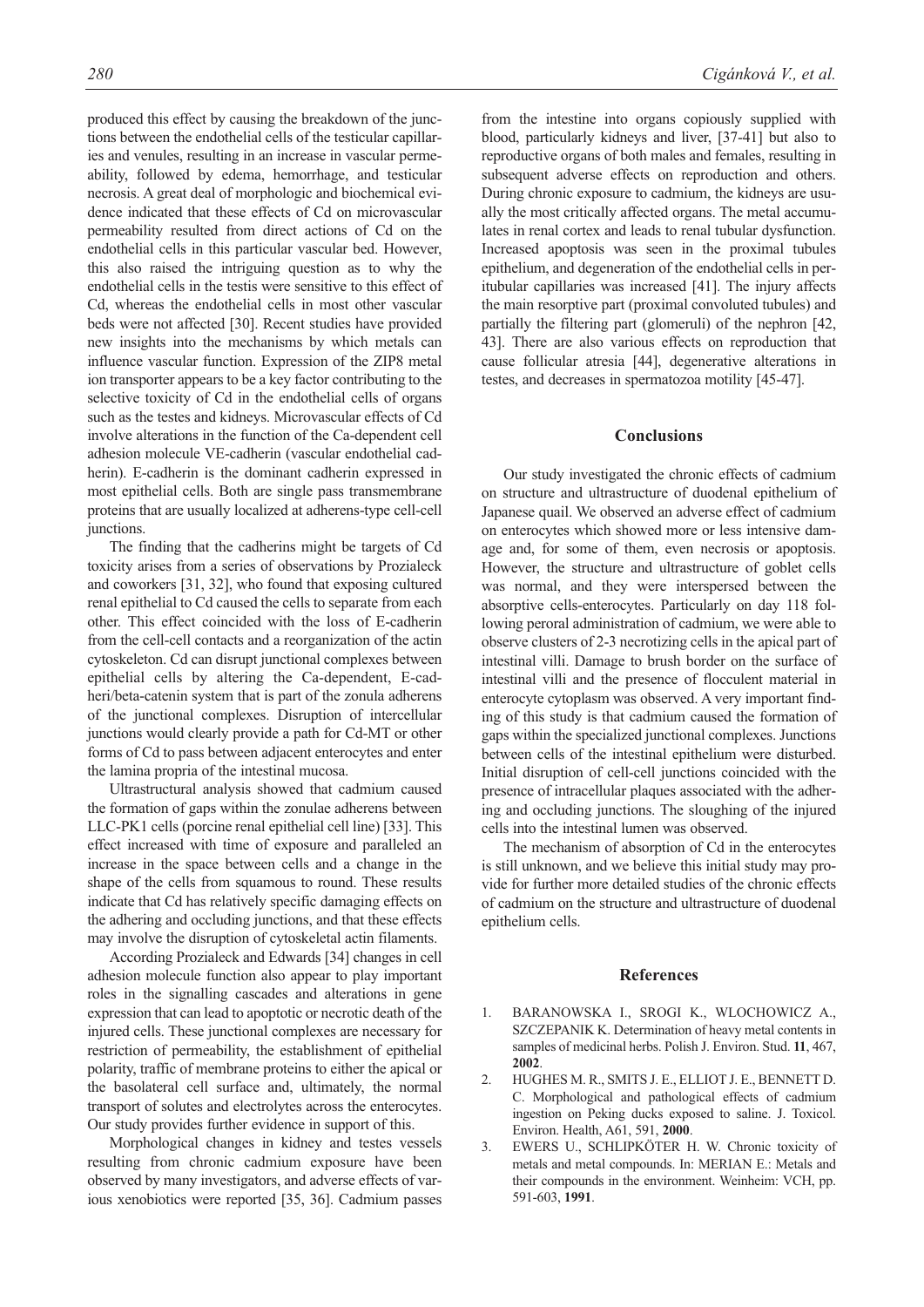- 4. ELSENHANS B., STRUGALA G. J., SCHAFER S. G. Small-intestinal absorption of cadmium and the significance of mucosal metallothionein. Hum. Exp. Toxicol. **16**, 429, **1997**.
- 5. ELSENHANS B., HUNDER G., STRUGALA G., SCHU-MANN K. Longitudinal pattern of enzymatic and absorptive functions in the small intestine of rats after short-term exposure to dietary cadmium chloride. Arch. Environ. Contam. Toxicol. **36**, 341, **1999**.
- 6. REEVES P. G., CHANEY R. L., SIMMONS R. W., CHER-IAN M. G. Metallothionein induction is not involved in cadmium accumulation in the duodenum of mice and rats fed diets containing high-cadmium rice or sunflower kernels and a marginal supply of zinc, iron, and calcium. J. Nutr. **135**, 99, **2005**.
- 7. PARK J. D., CHERRINGTON N. J., KLAASSEN C. D. Intestinal absorption of cadmium is associated with divalent metal transporter 1 in rats. Toxicol. Sci. **68**, 288, **2002**.
- 8. SMITH M. V., SHENOY K. B., DEBNAM E. S., DASH-WOOD M. R., CHURCHILL L. J., SRAI S. K. Divalent metal inhibition of non-haem iron uptake across the rat duodenal brush border membrane. Br. J. Nutr. **88**, 51, **2002**.
- 9. MIN K. S., UEDA H., KIHARA T., TANAKA K. Increased hepatic accumulation of ingested Cd is associated with upregulation of several intestinal transporters in mice fed diets deficient in essential metals. Tox. Sci. **106**, 284, **2008**.
- 10. ZALUPS R. K., AHMAD S. Molecular handling of cadmium in transporting epithelia. Toxicol. Appl. Pharmacol. **186**, 163, **2003**.
- 11. FOULKES E. C. Interactions between metals in rat jejunum: implications on the nature of cadmium uptake. Toxicology **37**, 117, **1985**.
- 12. FOULKES E. C. On the mechanism of transfer of heavy metals across cell membranes. Toxicology **52**, 263, **1988**.
- 13. FOULKES E. C. Transport of toxic heavy metals across cell membranes. Proc. Soc. Exp. Biol. Med. **223**, 234, **2000**.
- 14. WEBB M. Role of metallothionein in cadmium metabolism. In: FOULKES E. C. (Ed.) Cadmium, Springer - Verlag, Berlin/New York, pp. 281-337, **1986**.
- 15. FOULKES E. C., Mc MULLEN D.M. Endogenous metallothionein as determinant of intestinal cadmium absorption: a reevaluation. Toxicology **38**, 285, **1986**.
- 16. MIN K. S., ONOSAKA S., TANAKA K. Role of intestinal metallothionein in absorption and distribution of orally administered cadmium. Toxicol. Appl. Pharmacol. **109**, 7, **1991**.
- 17. VERBOST P. M., SENDEN M. H., VAN OS C. H. Nanomolar concentrations of Cd<sup>2+</sup> inhibit Ca<sup>2+</sup> transport systems in plasma membranes and intracellular  $Ca^{2+}$  stores in interstitial epithelium. Biochim. Biophys. Acta **902**, 247, **1987**.
- 18. MESONERO J.E., RODRIGUES YOLDI M.C., RODRIGUES YOLDI M.J. Calcium-cadmium interaction on L-threonine intestinal transport. Reprod. Nutr. Dev. **35**, 319, **1995**.
- WASHKO P. W., COUSINS R. J. Effect of low dietary calcium on chronic cadmium toxicity in rats. Nutr. Rep. Int. **11**, 113, **1975**.
- 20. SANT´ ANA M.G., MORAES R., BERNARDI M.M. Toxicity of cadmium in Japanese quail: evaluation of body weight, hepatic and renal function, and cellular immune response. Environ. Res. **99**, 273, **2005**.
- 21. NAD P., PISTL J., SKALICKA M., KORENEKOVA B., DEMETEROVA M., BINDAS Ľ., MALA P. Effect of oral cadmium and zinc application on leucocytes biological

activity in Japanese quails (*Coturnix coturnix japonica*). Berl. Münch. Tietärztl. Wochenschr. **122**, 364, **2009**.

- 22. WAISBERG M., JOSEPH P., HALE B., BEYERSMANN D. Molecular and cellular mechanisms of cadmium carcinogenesis. Toxicology **192**, 95, **2003**.
- 23. WAALKES M. P. Cadmium carcinogenesis. Mutat. Res. Fundam. Mol. Mech. Mutagen. **533**, 107, **2003**.
- 24. FASOLA M., LEONZIO C. Birds as monitor of environmental contamination in Asia. Acta Zool. Sinica **52**, 32, **2006**.
- 25. RICHARDSON M. E., SPIVEY FOX M. S., FRY B. E. Pathological changes produced in Japanese quail by ingestion of cadmium. J. Nutr. **104**, 323, **1974**.
- 26. BERZINA N., MARKOVS J., ISAJEVS S., APSITE M., SMIRNOVA G. Cadmium-induced enteropathy in domestic cocks: a biochemical and histological study after subchronic exposure. J. Compilation Nordic Pharmacological Society. Basic, Clinical Pharmacology, Toxicology **101**, 29, **2007**.
- 27. KAMIŃSKI P., KURHALYUK N., SZADY-GRAD M. Heavy metal-induced oxidative stress and changes in physiological process of free radicals in the blood of white stork (*Ciconia ciconia*) chicks in polluted areas. Polish J. Environ. Stud. **16**, 555, **2007**.
- 28. DUIZER E., GILDE A. J., VERSANTVOORT CH., GROTEN J. P. Effects of cadmium chloride on the paracellular barrier function of intestinal epithelial cell lines. Toxicol. Appl. Pharmacol. **155**, 117, **1999**.
- 29. ALSBERG C. L., SCHWARTZE E. W. Pharmacological action of cadmium. J. Pharmacol. Exp. Ther. **13**, 504, **1919**.
- 30. PROZIALECK W. C., EDWARDS J. R., NEBERT D. W., BARCHOWSKY A., ATCHISON W. D. The vascular system as a target of metal toxicity. Tox. Sci. **102**, (2), 207, **2008**.
- 31. PROZIALECK W. C. Evidence that E-cadherin may be a target for cadmium toxicity in epithelial cells. Toxicol. Appl. Pharmacol. **164**, 231, **2000**.
- 32. PROZIALECK W. C., NIEWENHUIS R. J. Cadmium (Cd2+) disrupts intercellular junctions and actin filaments in LLC-PK1 cells. Toxicol. Appl. Pharmacol. **107**, 81, **1991**.
- 33. NIEWENHUIS R. J., DIMITRIU C., PROZIALECK W. C. Ultrastructural characterization of the early changes in intercellular junctions in response to cadmium  $(Cd^{2+})$  exposure in LLC-PK1 cells. Toxicol. Appl. Pharmacol. **142**, 1, **1997**.
- 34. PROZIALECK W. C., EDWARDS J. R. Cell adhesion molecules in chemically – induced renal injury. Pharmacol. Ther. **114**, (1), 74, **2007**.
- 35. DANKO J., LESNIK F., JENCA A. Xenobiotics and their relation to health. University of Veterinary Medicine, Kosice, pp. 107, **2005** [In Slovak].
- 36. FLESAROVA S. Angiogenesis and hemangiogenesis. In: LESNIK F., JENCA A., DANKO J. Angiogenesis and lymfangiogenesis. University of Veterinary Medicine, Kosice, pp. 201-209, **2005** [In Slovak].
- 37. KRAMAROVA M., MASSANYI P., SLAMECKA J., TAR-TARUCH F., JANCOVA A., GASPARIK J., FABIS M., KOVACIK J., TOMAN R., GALOVA J., JURCIK R. Distribution of cadmium and lead in liver and kidney of some wild animals in Slovakia. J. Environ. Sci. Health **A40**, 593, **2005**.
- 38. KRAMAROVA M., MASSANYI P., JANCOVA A., TOMAN R., SLAMECKA J., TARTARUCH F., KOVACIK J., GASPARIK J., NAD P., SKALICKA M., KORENEKO-VA B., JURCIK R., CUBON J., HASCIK P. Concentration of cadmium in the liver and kidneys of some wild and farm animals. Bull. Vet. Inst. Pulawy **49**, 465, **2005**.